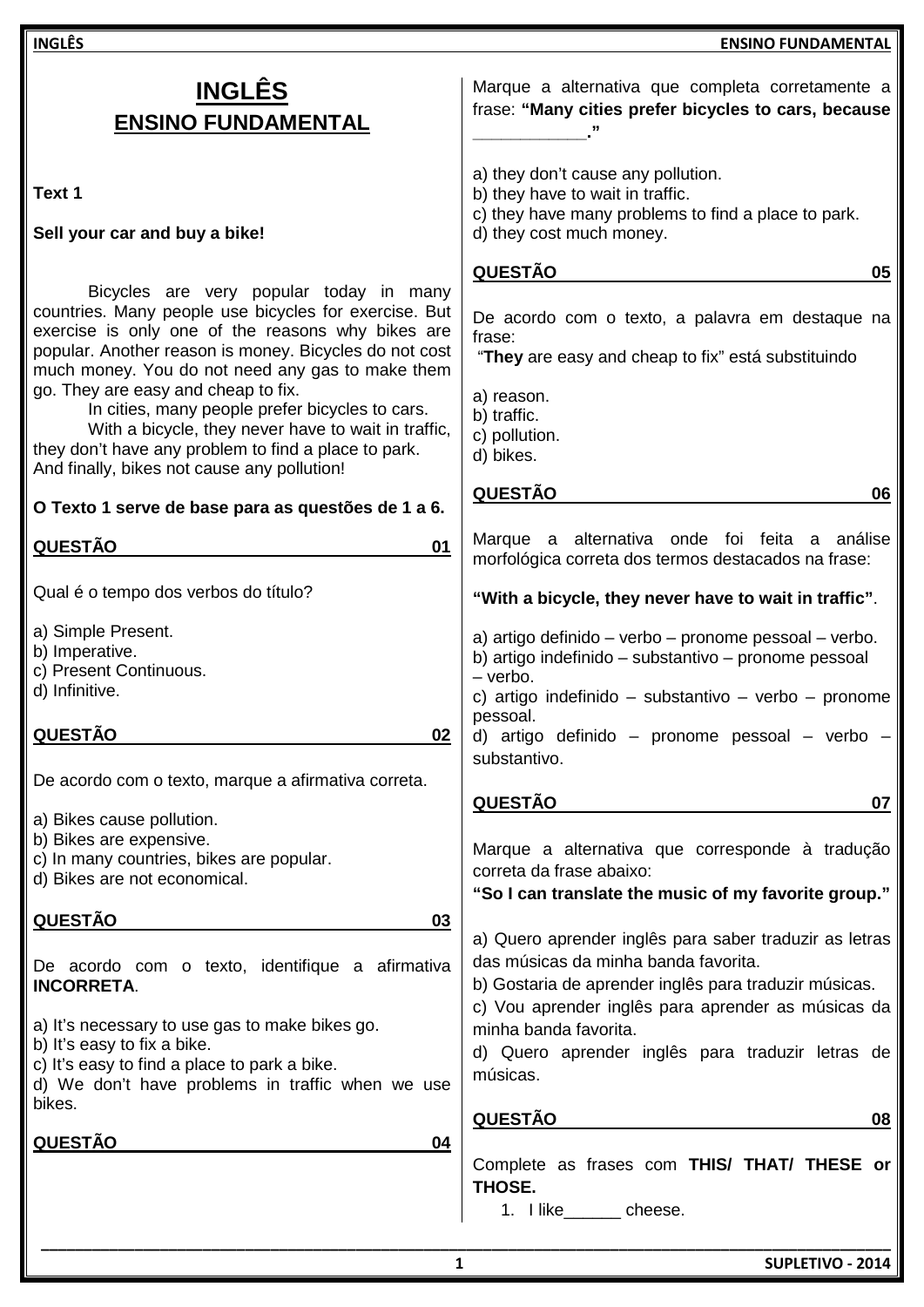| <b>INGLÊS</b>                                                                                                                   | <b>ENSINO FUNDAMENTAL</b>                                                                                                               |
|---------------------------------------------------------------------------------------------------------------------------------|-----------------------------------------------------------------------------------------------------------------------------------------|
| 2. Look at _____ dog.<br>3. Who are ______ girls?<br>4. How much are _______oranges?                                            | 4. Mary is kind of person _________ will never let<br>you down.                                                                         |
| A alternativa que contempla o preenchimento correto                                                                             | A alternativa que contempla o preenchimento correto                                                                                     |
| é:                                                                                                                              | é.                                                                                                                                      |
| a) this/ those/ these/ that                                                                                                     | a) which/ that/ that/ who                                                                                                               |
| b) that/ these/ those/ this                                                                                                     | b) that/ that/ who/ which                                                                                                               |
| c) this/ that/ those/ these                                                                                                     | c) which/ who/ that/ that                                                                                                               |
| d) these/ that/ this/ those                                                                                                     | d) that/ who/ that/ which                                                                                                               |
| <u>QUESTÃO</u>                                                                                                                  | <b>QUESTÃO</b>                                                                                                                          |
| 09                                                                                                                              | 13                                                                                                                                      |
| Marque a alternativa que corresponde ao uso do                                                                                  | "I ______ home on Sunday"                                                                                                               |
| SOME.                                                                                                                           | Qual alternativa passa a frase para a forma negativa?                                                                                   |
| a) Usa-se SOME em sentenças positivas.                                                                                          | a) I wasn't home on Sunday.                                                                                                             |
| b) Usa-se SOME em sentenças negativas.                                                                                          | b) I were home on Sunday.                                                                                                               |
| c) Usa-se SOME em perguntas.                                                                                                    | c) Weren't I home on Sunday.                                                                                                            |
| d) Usa-se SOME em todos os casos acima.                                                                                         | d) Wasn't I home on Sunday.                                                                                                             |
| <b>QUESTÃO</b>                                                                                                                  | <u>QUESTÃO</u>                                                                                                                          |
| 10                                                                                                                              | 14                                                                                                                                      |
| 10 Coloque em ordem a sentença abaixo:                                                                                          | Complete as frases com os verbos no Simple past do                                                                                      |
| (doesn't / going / she / to the / movies / like)                                                                                | quadro abaixo:                                                                                                                          |
| a) She going doesn't like to the movies.                                                                                        | wanted/ played/ scored/ finished                                                                                                        |
| b) She doesn't like going to the movies.<br>c) She movies doesn't going to the like.<br>d) She going to doesn't like the movie. | 1. The film________ at 8:00 pm<br>2. We really _______ to win.<br>3. I ________ for the freshman team.<br>4. I ________ our touch down. |
| <u>QUESTÃO</u><br>11                                                                                                            |                                                                                                                                         |
| Marque a alternativa que corresponde aos verbos na                                                                              | A alternativa que contempla o preenchimento correto                                                                                     |
| forma do Present Continuons.                                                                                                    | é:                                                                                                                                      |
| a) Come/ having/ stopping/ make                                                                                                 | a) played/ finished/ wanted/ scored                                                                                                     |
| b) Enjoying/ play/ driver/ reading                                                                                              | b) finished/ wanted/ played/ scored                                                                                                     |
| c) Having/ listening/ sitting/ putting                                                                                          | c) scored/ played/ finished/ wanted                                                                                                     |
| d) Dinner/ making/ sit/ doing                                                                                                   | d) finished/ scored/ wanted/ played                                                                                                     |
| <b>QUESTÃO</b>                                                                                                                  | <b>QUESTÃO</b>                                                                                                                          |
| 12                                                                                                                              | 15                                                                                                                                      |
| Preencha as lacunas com o pronome relativo                                                                                      | Qual o significado do Pronome Possessivo YOURS                                                                                          |
| adequado (THAT/ WHICH/ WHO)                                                                                                     | nesta frase?                                                                                                                            |
| 1. A Credit cards is a piece of plastic, <u>__</u> __ carries                                                                   | "That is my problem, not yours".                                                                                                        |
| information electronically.                                                                                                     | a) Este problema é meu, não é dele.                                                                                                     |
| 2. My mother words in the hospital _______ is                                                                                   | b) Isso é problema meu, não seu.                                                                                                        |
| located on Caxanga Street.                                                                                                      | c) Este problema é seu, não meu.                                                                                                        |
| 3. Who took the money ______ was in Bracialet?                                                                                  | d) Isso é problema dela, não teu.                                                                                                       |
| $\mathbf{2}$<br>SUPLETIVO - 2014                                                                                                |                                                                                                                                         |